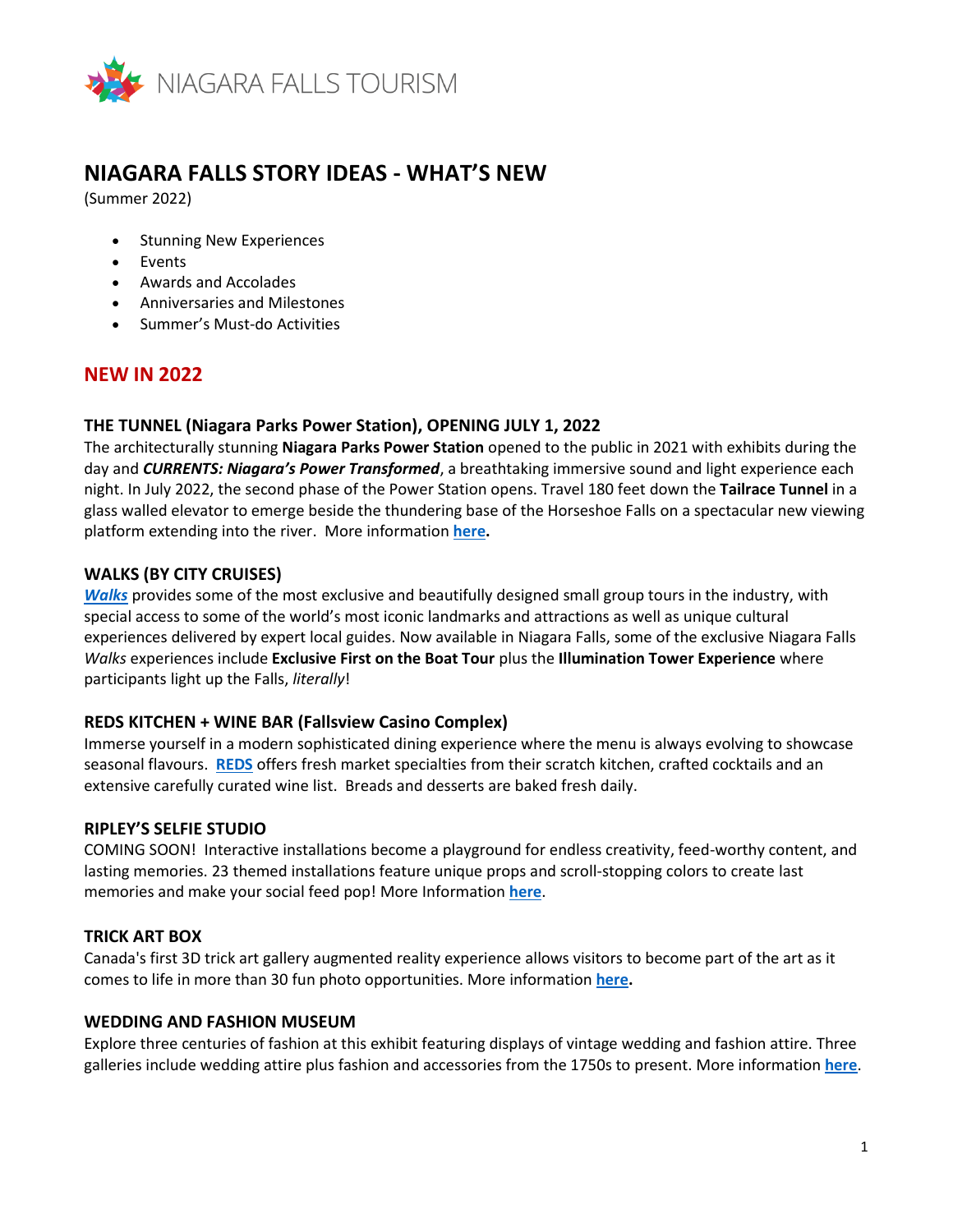

## **MAPLE LEAF PLACE – NIAGARA BEER & WINE PATIO AND BOTTLE SHOP**

An all-new Niagara Beer & Wine - Patio & Bottle Shop. Taste a variety of local offerings including new featured craft brew **'The Golden Maple Lager'** made with Maple Leaf Place Maple Syrup (Ontario farmed product) in collaboration with local award-winning brewery Brimstone Brewing Co. Also available 'to go' from the Bottle Shop: assorted Craft Beer flavours, Niagara Ice Wines, Sparkling Wines and Red & Wine Wines. More information **[here](https://www.niagarafallstourism.com/play/attractions/maple-leaf-place/)**.

## **NIAGARA FALLS RIDERS – 2022 Polaris Slingshot**

There's a new open-air vehicle popular with visitors exploring the Niagara region. Niagara Falls Riders provides premier luxury, latest and advanced 2022 model Polaris Slingshot, E Bike and E Scooters rentals in the Niagara Region. Guided tours and multiple renting options available. More information **[here](https://www.niagarafallstourism.com/play/attractions/niagara-falls-riders/)**.

# **GETTING TO NIAGARA FALLS FROM TORONTO**

#### **TRAIN**

## • **[GO Transit](https://www.gotransit.com/en/blog/weekend-passes)**

- o \$10 one day passes and \$15 weekend passes available
- o Ticket packages, including round-trip GO Train tickets, with the popular Niagara Falls WEGO hop-on, hop-off bus line that stops at hotels and other top attractions, are just \$25 for adults.
- o Children 12 and under accompanied by an adult will ride for free on the GO Train and families can buy WEGO children's tickets separately
- o Save with a discounted group package. Two adults and three children (or one adult and four kids) can travel together on both GO and WEGO for only \$62.20. More information **[here](http://www.niagaraparks.com/visit-niagara-parks/plan-your-visit/deals-toronto/)**

#### **BUS**

- **[Megabus](https://ca.megabus.com/route-guides/toronto-to-niagara-falls-bus?gclid=CjwKCAjwo8-SBhAlEiwAopc9W2Gdt7tds7Jd8Dn1GERJOwf47jHo_K5cCx7zwkCv8h_IFb0BMk3afxoC2AgQAvD_BwE)** Union Station to Niagara Falls \$20 each way approximately
- **[Flixbus](https://shop.flixbus.ca/search?departureCity=41d79c93-0374-47f3-8f3a-bd154f55153a&arrivalCity=3ac3c55a-9aac-44a4-bb0b-9a16be1e2e44&route=Toronto%2C+ON-Niagara+Falls%2C+ON&rideDate=15.05.2022&backRideDate=20.05.2022&adult=1&_locale=en_CA&backRide=1&features%5Bfeature.darken_page%5D=1&features%5Bfeature.enable_distribusion%5D=1&features%5Bfeature.train_cities_only%5D=0&features%5Bfeature.add_return_date%5D=0&features%5Bfeature.add_return_date_only%5D=0)** Harbourfront to Niagara Falls \$16-18 each way approximately

#### **CAR**

• **[Niagara Air Bus](https://www.niagaraairbus.com/)** – private shuttle approximately \$220 from Pearson or \$250 from Union Station

#### **FLY**

• **[FlyGTA](https://flygta.com/private-charters/?gclid=CjwKCAjw46CVBhB1EiwAgy6M4mZbKoJMePcb-AQK_9BquQAWH3D3dsqXn-tGwaJjcsDoSEiHNrOrAxoChPgQAvD_BwE)** – Billy Bishop (Toronto) to Niagara on the Lake at approx. \$100 each way. 15 minute flights, 4 x week, 3 x a day. Taxi from the airport to Niagara Falls is \$45 (allow 30 minutes for the cab to arrive)

#### **Transportation within Niagara Falls**

• **[WEGO](https://wegoniagarafalls.com/fares/)** \*\*\*If you purchase the **[Niagara Parks Adventure Pass](https://www.niagaraparks.com/visit-niagara-parks/plan-your-visit/deals-packages-seasonal-pre-sale)** it includes 2 days of transportation. Added value!

More information about getting to Niagara Falls [here](https://www.niagarafallstourism.com/plan/getting-here/)

#### **ONTARIO STAYCATION TAX CREDIT**

Ontario residents can take advantage of up to 20% back on accommodation expenses when they enjoy an overnight getaway in Ontario. Learn more **[here.](https://www.niagarafallstourism.com/blog/ontario-staycation-tax-credit/)**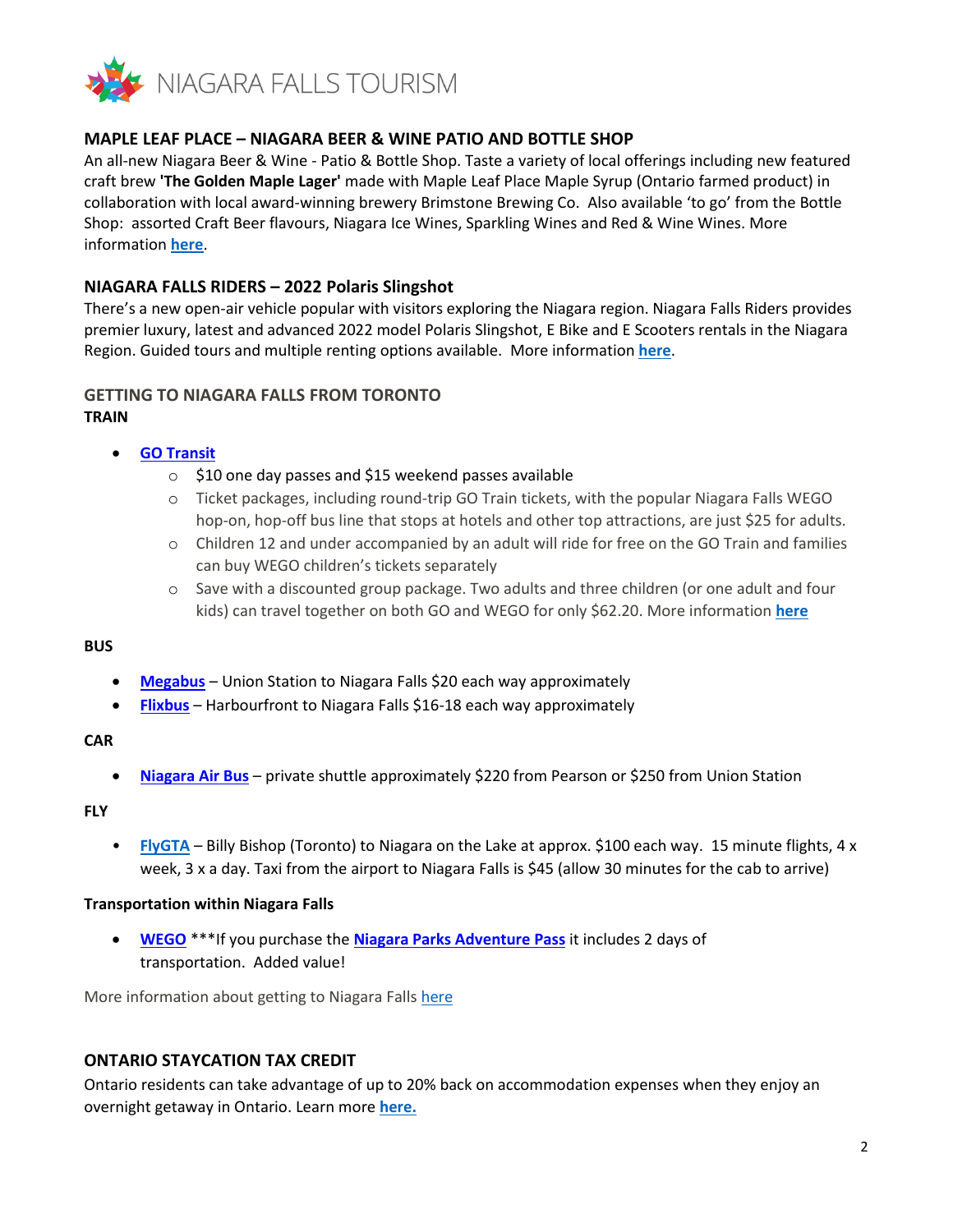

# **EVENTS**

## **INDIGENOUS MONTH AT NIAGARA PARKS (June 2022)**

National Indigenous Month recognizes the historic contributions of Indigenous Peoples to the development of Canada and the strength of present-day Indigenous communities and their promise for the future. Niagara Parks joins a number of local organizations in hosting special events, ceremonies and programming throughout the entire month of June.

Join the opening ceremonies at the Landscape of Nations Commemorative Memorial in Queenston Heights Park to celebrate the start of Indigenous Month.

Learn more about opening celebrations [here.](https://www.niagaraparks.com/things-to-do/landscape-of-nations-virtual-visit)

• **NIAGARA FALLS ILLUMINATION FOR NATIONAL INDIGENOUS PEOPLES DAY (June 21, 2022)** 

On the evening of June 21, 2022, Niagara Falls will be illuminated in celebration National Indigenous Peoples Day in Canada. Please see the **[illumination calendar](https://www.niagaraparks.com/events/event/falls-illumination)** for specific times and further details. Click **[here](https://www.niagarafallstourism.com/media-kit/story-ideas/indigenous-niagara-falls/)** for a list of Indigenous tours, events and programs in Niagara Falls.

#### • **INDIGENOUS SPEAKER SERIES (June 16 and 30, 2022)**

This National Indigenous History Month, explore some of Niagara's past and present Indigenous connections with this online speaker series featuring commentators specializing in Indigenous history, art and culture. The Indigenous Month Speaker Series is delivered as a live-streamed, digital event. Tickets grant access using any computer, tablet or mobile device for these live, interactive sessions. Tickets are \$15 per event, or \$35 for the series (first event took place on June 2). All sessions begin at 7:00 PM.

More information **[here](https://www.niagarafallstourism.com/events/indigenous-history-speaker-series-2022/)**.

#### **NIAGARA FALLS ILLUMINATION FOR PRIDE (June 23-30, 2022)**

Niagara Falls will be illuminated in rainbow colours in celebration of LGBT+ pride and inclusivity from June 23-30. Please see the **[illumination calendar](https://www.niagaraparks.com/events/event/falls-illumination)** for specific times and further details.

#### **FALLSVIEW CASINO BACKYARD BBQ (June 23 – September 1)**

A new outdoor food and drink market featuring local food and drink vendors, free live music, overlooking Niagara Falls from 4-10:00 pm daily. Vendors include: nacho Pable, Cheese Secrets, Moksha Indian Bistro, What A Jerk, Marble Slab Creamery, Johnny Rocco's Pizza Wagon, Fallsview Backyard Eats. All ages welcome.

#### **NIAGARA GLEN: CLIMATE CHANGE EXHIBIT (June 10 – July 22, 2022)**

Niagara Parks hosts a new travelling exhibit, Our Climate Quest: Small Steps to Big Change, created by Science North of Sudbury, Ontario. Free all-ages exhibit open daily, June 10 - July 22 in the Niagara Glen Nature Centre. Interactive experiences designed to empower youth and inspire climate action. This project was undertaken with the financial support of the Government of Canada. More information **[here](https://climate.sciencenorth.ca/)**. Media assets **[here](http://click.agilitypr.delivery/ls/click?upn=gwl1xlTUDC887yk79rCWy9MXkUZLSTwBIySzfqKYwcbhpTOp3WokBEPWqkaNsgQNmijxsqdHwjBSklRCxtZ-2FsnEQaiIutH5tFH2ceZFcQ7VfL3P-2FaGPqXqZC-2FAWd0HG20Beb_nNtMy31csTWg-2BnSOECcGWSy5dxb5rhLjz2avwC1o43vCBPtLXLs6grV-2BeNdISwaN2mM42N9BLLA13J4m-2F-2FwgI6o63cWmD3qj-2BMShG3dJ8Fdn15IrghyFIlxC-2Frd5fEr35ux-2FUinHFiLnTzwF1WDJzlfIN3XsIReEV8ghFYe7XlZoxOEXr6USpSYOlIBAQt-2BNvl7PfnSEOblodjT-2Bdu0fHl8Dr42H4eLAKdvstYvUvAeiv4FsbHUdeJNtNP8zqZIQMNaAwZlYlVhin8IoykZKtyAMNavCORtfRJEzLEwMDeZzoGE0XSb9h9k6kndfIYwPEzOU-2BX-2FdfJywAkLxlOHmPYghb1V3NdfGyPfXgI8dGOHdP9ZTXvueyixbwQ4SRBVu0oMupt9q1yORVj7Y8Ln7zvftGS6ppUsLe8KM-2B7oYPpsUYXo88TVNbZEj5s2LT0eFepYvqGYXIXy1qfShE4eP7jqROdH79QVFEVMjvLdFEUA-3D)**.

#### **GREAT CANADIAN BUTTERTART FEST (July 9, 2022)**

Top bakers from across Ontario come together to share this favourite Canadian Treat! Tickets are \$5. 12 and under are free. 11am – 4pm at the Gale Centre. More information **[here](https://www.niagarafallstourism.com/events/great-canadian-butter-tart-fest-niagara/)**.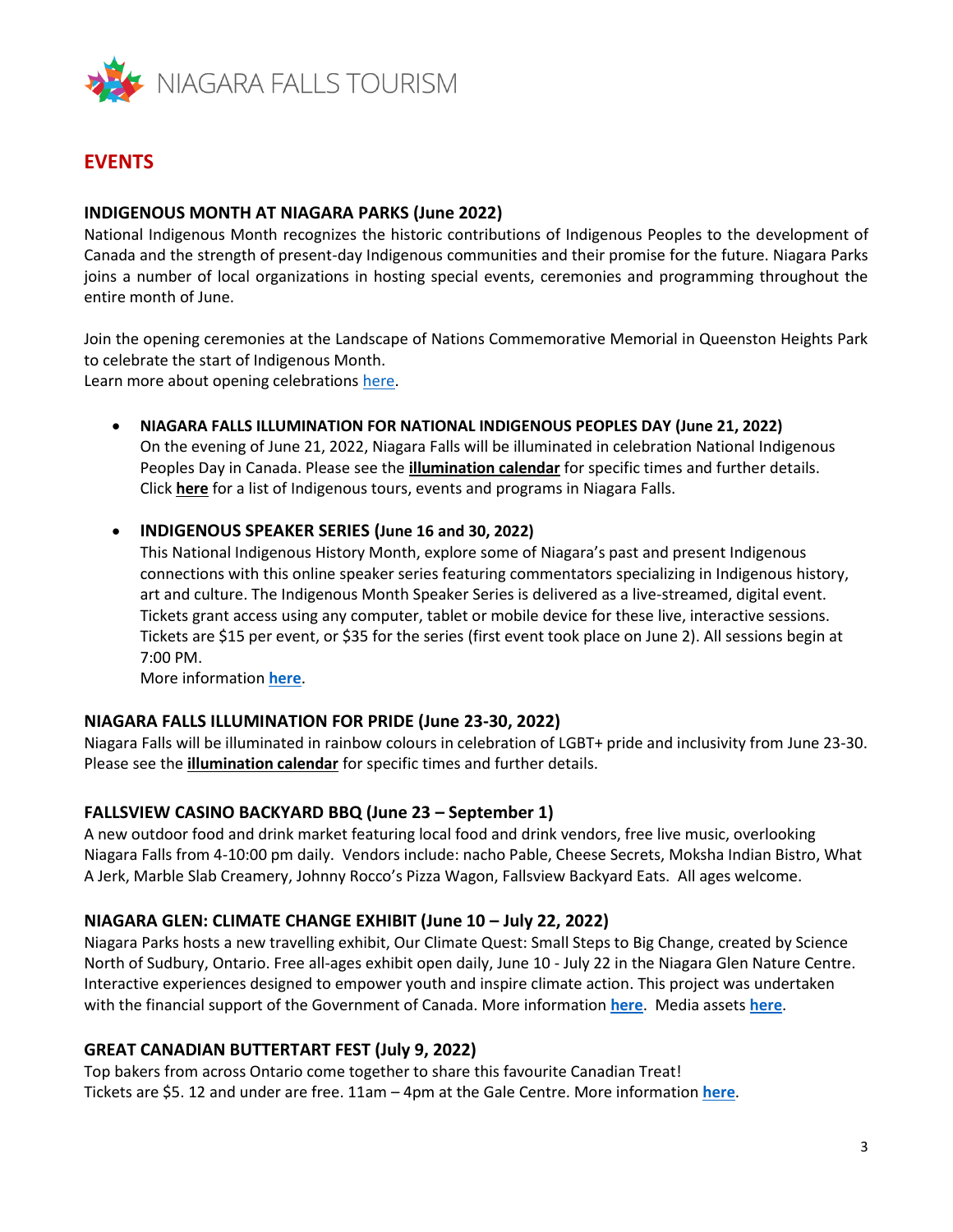

## **IMMERSIVE ART EXPERIENCES**

Visitors who stay one or more nights in Niagara Falls can immerse themselves in the art of both of these awe-inspiring experiences:

## **BANKSY 360: EXCLUSIVE NIAGARA FALLS PREMIERE (Opening July 21, 2022)**

Banksy 360°: The World's Most Elusive Street Artist is an unauthorized immersive exhibit created in collaboration with Bristol, England-based author Marc Leverton. Marc wrote the book Banksy: Myths and Legends and is a Senior Lecturer at Bath Spa University. Banksy 360° debuts a brand new imaginative and immersive art experience. Using cutting-edge projection technology crafted by renowned audiovisual designers, Banksy 360° creates an engaging journey into the work of one of the world's most notorious graffiti artists. See over 50 of Banksy's works come alive across multi-media surfaces, and every detail is maximized allowing participants to be surrounded by moving images of the artist's work and influences. Opening July 21, 2022, the exhibit runs Tuesdays, Thursdays and Saturdays at the Niagara Falls Convention Centre until September 3, 2022. More Information **[here](https://www.niagarafallstourism.com/events/banksy-360-niagara-falls/)**.

## **IMMERSIVE VAN GOGH (Opening July 20, 2022)**

Van Gogh Niagara Falls is an immersive experience featuring the work of one of the most famous and influential figures in the history of western art. Van Gogh Niagara Falls brings over 300 of his most popular works together in a dynamic show that is not to be missed. Come surround yourself in Van Gogh. More information **[here](https://www.niagarafallstourism.com/events/van-gogh-niagara-falls/)**.

#### **2022 YEAR OF THE GARDEN**

Where better to celebrate 2022 Year of the Garden than in Niagara Falls where some of Canada's most beautiful **public [gardens](https://www.niagarafallstourism.com/blog/top-five-gardens-to-visit-in-niagara-falls/) and landscaped parks** can be found. While blooms are spectacular each season, spring is one of the most colourful times to visit. Niagara Falls is the **Daffodil Capital of North America**, boasts an impressive tulip display, Canada's largest rose garden, a Magnolia Allee, a fragrant Centennial Lilac Garden, iconic Floral Clock with 16,000 plants, one of Canada's largest Botanical gardens, plus a Japanese-style garden tucked behind the historic Oakes Garden Theatre. Visit [here](https://www.niagarafallstourism.com/blog/top-five-gardens-to-visit-in-niagara-falls/) for the top 5 Gardens to visit in Niagara Falls.

• **June 4, 2022 -** Beginning June 4th, splash into summer immersing yourself in the lush blooms of the **Annual Summer Show** at the iconic [Floral Showhouse.](https://www.niagarafallstourism.com/play/outdoor-recreation/floral-showhouse/)

# **AWARDS AND ACCOLADES**

# **NIAGARA FALLS TOURISM CAMPAIGN FEATURING ALESSIA CARA TAKES TOP INTERNATIONAL HONOURS**

- **One-of-a-kind Collaboration Earns '***Absolute Best Campaigns and Talent from 2022'* **at London UK's Drum Awards for Marketing and '***Gold'* **at the New York Festivals TV & Film Awards**
- **Campaign earns over 240 million impressions; 820,000 video views; 30+ earned media placements, including Rolling Stone**

Niagara Falls Tourism is celebrating two top prestigious international awards for its one-of-a-kind collaboration with Grammy award-winning Canadian singer-songwriter Alessia Cara to produce **'Alessia Cara Live from**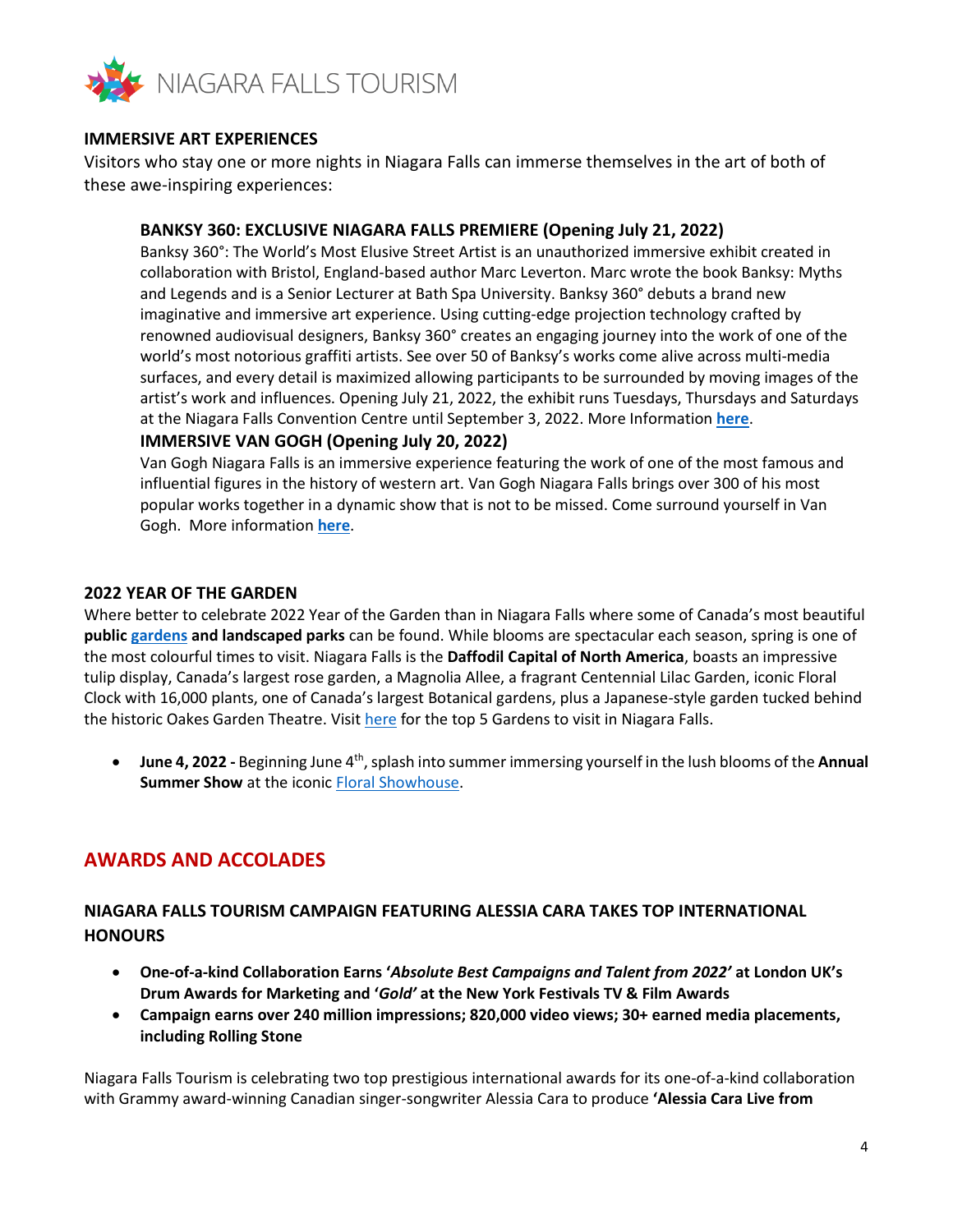

**Niagara Falls'.** The ground-breaking marketing campaign is the first of its kind for destination marketing organizations successfully bringing together Ontario's tourism, live music and film sectors to promote Niagara Falls, Canada.

• **The Drum Awards For Marketing in London, UK –** *The Absolute Best Campaigns and Talent from 2022* Niagara Falls Tourism achieved top honours in the Music and Entertainment Category at The Drum Awards for Marketing earning the distinction over top international nominees in this category including Ed Sheeran, The Spice Girls, Kanye West and HBO. The 'Alessia Cara Live from Niagara Falls' virtual concert was declared one of *The Absolute Best Campaigns and Talent from 2022.* The Drum Awards is a global awards program which recognizes best practices, the best companies and the best people from across the marketing and communications industry.

#### • **New York Festivals TV & Film Awards –** *Gold*

Niagara Falls Tourism was also recently awarded Gold at the New York Festivals TV & Film Awards for the innovative collaboration. The 'Alessia Cara Live from Niagara Falls' virtual concert and Niagara Falls showpiece proudly took home Gold in the Branded Documentary category. This award places the Niagara Falls tourism industry on a world stage where nominations across multiple categories included Disney, The Emmy Awards, BBC, ESPN, Apple TV, Netflix and branded work from tourism destinations such as Iceland, Greece, Portugal, UK, Austria and more.

- **See the project case study video [here](https://niagarafallstourism-my.sharepoint.com/:v:/p/csuthons/EajfjfXr3xdGtDBGlwiJ1YEB5eGEPjjtG55dn5zcC0Y3EA?e=rTQnMm)**
- **As seen on The Late Show with Stephen Colbert on July 19th**
	- o Alessia Cara "Sweet Dream" live from Niagara Falls, Canada **[here](https://youtu.be/Az7fXOhneio)**
- **As shared on The Late Show with Stephen Colbert social channels on July 19th:** 
	- o Alessia Cara "Shapeshifter" live from Niagara Falls, Canada **[here](https://youtu.be/dfPKSBLZDQM)**
- **As seen on MTV Fresh Out Live**
	- o Alessia Cara "Sweet Dream" live from Niagara Falls, Canada **[here](file:///C:/Users/Chantal%20Suthons/AppData/Local/Microsoft/Windows/INetCache/Content.Outlook/QVJ44C7M/o%09https:/youtu.be/Y2dwtFVR4Oc)**
- **Images** from the production can be found **[here](https://can01.safelinks.protection.outlook.com/?url=http%3A%2F%2Flink.mediaoutreach.meltwater.com%2Fls%2Fclick%3Fupn%3Dx-2BswMZAP5qZXWg3NI1m88WlvgOzrQo6Q3-2FvBnMr-2BkcBmaDGjkHaJC5yuVvLQAk4LjbWGXZZ-2Fc1wszhVVY1lM2aRkI72wV-2F7LS63zJfPxkqhH-2Fu4cqKkQxTwUxeWVhGm4ot2-2BhqwjU53ZCShfGf6KP07c-2BTR-2BPW7CRDsqXCsVj-2Bw-3DRxjo_lUVMtjJYZeeA5pwCTSeCidxM4s7xTnj9Mlr2jb3sMME0dJwcD7v4LWGpniRvPEREs8rfLHTrZUdVGwGX9bvoO6ebyp4e65QUMLHa1sZeMFjfFcKsEWXaguTQr-2FhCglTuLEFH8bYv2lBs4QjEAFrK4Ks-2BSEigIki1GhjuTT6X29-2BPxYtAD4E1FW0CbQn5eQbQ2THEQcGlF0FnyOfXGdlfBKiHf768EpCB9-2Fkq70DaQw0ltWJPL-2FUMcGzeBpyuEgOVs8Dl4lQGPVhLZ3IlAadsqYfgdvKKvRwokA3yIHxAGa-2F6pNe-2Fp8ckGnePejvIqkrJh1ie8KnTI3rPDhtFogT-2Fjw7ripb5blmyX2o23aofgE45i2FDLoLMyHn3NtvavCT9D7d-2FZAmYGARyHJu7Czs-2FFw-3D-3D&data=04%7C01%7Cfil.martino%40rci.rogers.com%7C5c24ddb0f8224274d2ba08d96c013e78%7C0ab4cbbf4bc74826b52ca14fed5286b9%7C0%7C0%7C637659574971646597%7CUnknown%7CTWFpbGZsb3d8eyJWIjoiMC4wLjAwMDAiLCJQIjoiV2luMzIiLCJBTiI6Ik1haWwiLCJXVCI6Mn0%3D%7C1000&sdata=Zs4h8RLArtCcQOQuZQzX%2BHxv8V1wp26mUUpXGzHDXF4%3D&reserved=0)**
- See the full press release **[here](https://www.niagarafallstourism.com/site/assets/files/79373/pr_-_nft_marketing_campaign_accolades_grow_-_final.pdf)**

# **100 BEST RESTAURANTS IN CANADA FOR OUTDOOR DINING FEATURES NIAGARA RESTAURANTS**

Niagara Falls has even more reason to boast about being 15 minutes away from Niagara's wine region. OpenTable has ranked the 100 best restaurants for outdoor dining in Canada, highlighting spots that offer stunning patio views, great cuisine and an incredible outdoor dining experience. Included are the following Niagara region restaurants within a 20-minute drive from Niagara Falls:

- Kitchen 76 at Two Sisters Vineyards
- The Winery Restaurant at Peller Estates
- Trius Winery Restaurant
- Vineland Estates Winery Restaurant

# **NIAGARA FALLS FARMERS' MARKET AWARDED MARKET OF THE YEAR**

The **[Niagara Falls Farmers' Market](http://www.niagarafalls.ca/living/market)** has been recognized by Farmers' Markets Ontario as the Market of the Year 2021. This award recognizes markets that are exemplary in adding value to the community. The Niagara Falls Farmers' Market opens every Saturday between 7 a.m. and 1 p.m. beginning May 14th to October 29th 2022. Currently at the MacBain Community Centre, the market will be relocating to the new Niagara Falls Exchange when it opens later this year.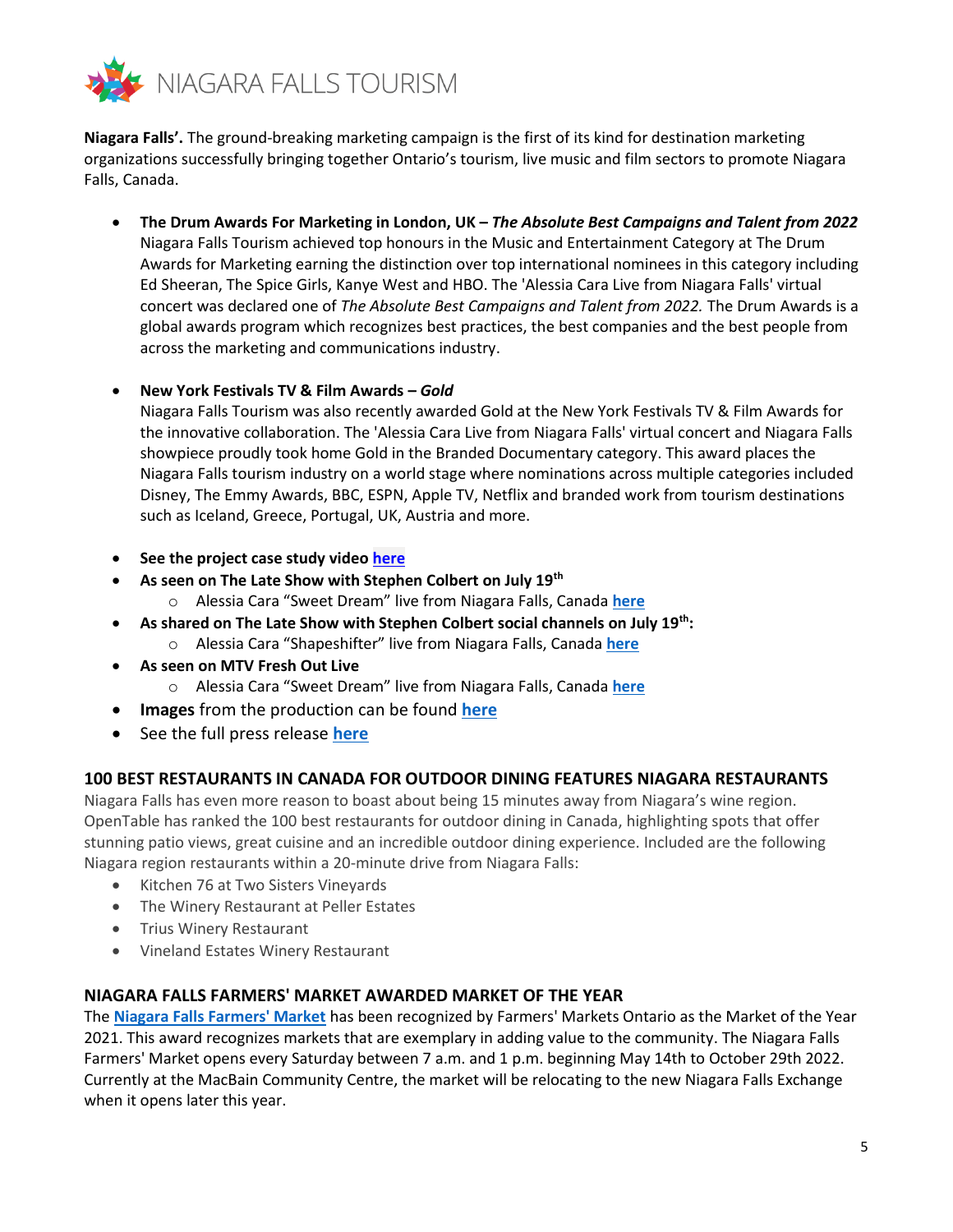

## **NIAGARA PARKS POWER STATION RECEIVES AWARD FOR EXCELLENCE IN CONSERVATION**

The **[Niagara Parks Power Station](https://www.niagarafallstourism.com/play/attractions/niagara-parks-power-station/)** was honoured with an award for Excellence in Conservation at the 2021 Lieutenant Governor's Heritage Awards on February 24. The Niagara Parks Power Station was celebrated alongside other individuals and projects for their dedication to sharing Ontario's heritage.

## **FESTIVALS & EVENTS ONTARIO (FEO) AWARD RECIPIENTS**

Each year the FEO Awards Program highlights the best of the festivals and events industry in Ontario. Congratulations to the 2022 FEO Achievement Award recipients from Niagara Falls!

#### **2022 FEO Achievement Award-Winning Events:**

- [Celebration of Nations](https://www.celebrationofnations.ca/) (LON 360)
- [Niagara Falls Music Live](https://www.niagarafallstourism.com/musiclive/)
- [OPG Winter Festival of Lights](https://wfol.com/) (Niagara Falls)

# **2022 FEO Volunteer of the Year Award Winners for Winter Festival of Lights:**

- Hailey Birch WFOL Event Volunteer
- Roman Typer WFOL Event Volunteer

# **ANNIVERSARIES AND MILESTONES**

# **WINTER FESTIVAL OF LIGHTS 40th ANNIVERSARY**

Celebrating 40 years in 2022, the Niagara Falls Winter Festival of Lights is Canada's largest and longest running free outdoor light festival – and it continues to grow each year with new themed routes and displays, including the extension from 58 nights to 101 Nights of Twinkling Lights (from November to February) and indoor family friendly entertainment. On weekends and throughout the holiday season, guests can walk the Festival Route to enjoy dozens of light displays, and then warm up at indoor venues to experience magicians, musicians, acrobats, story time and more. Festival dates and details for 2022 will be announced in July.

## **SAFARI NIAGARA 20th ANNIVERSARY**

**[Safari Niagara](https://www.niagarafallstourism.com/play/themeparks/safari-niagara/)** celebrates 20 years in 2022! This 150-acre privately owned and operated Nature Park is home to more than 1000 native and exotic mammals, reptiles and birds. Park admission is all-inclusive and includes access to interactive and educational animal presentations, safari tram, paddle boats, Sky Quest and Sky Tykes (ropes course), Bounce-A-Rooz (jumping pillows), Safari Speedway (pedal bike go-karts), catch & release fishing and a splash pad. To learn more about Safari Niagara's history, events, education and conservation initiatives, visit **[here](https://safariniagara.com/)**.

#### **SHAW FESTIVAL 60th ANNIVERSARY**

This year, Niagara-on-the-Lake's world renowned **[Shaw Festival](https://www.niagarafallstourism.com/play/theatre-shows/shaw-festival/)** marks its 60th season with an ambitious program, putting on 13 plays across three stages, including "Cyrano de Bergerac" and "The Importance of Being Earnest." Also in the plan is outdoor entertainment: "A Short History of Niagara" (an explainer in the form of a puppet show), and "Fairground" and "Shawground" (guided rambles through the lush theatre grounds, combining elements like music and poetry along the way).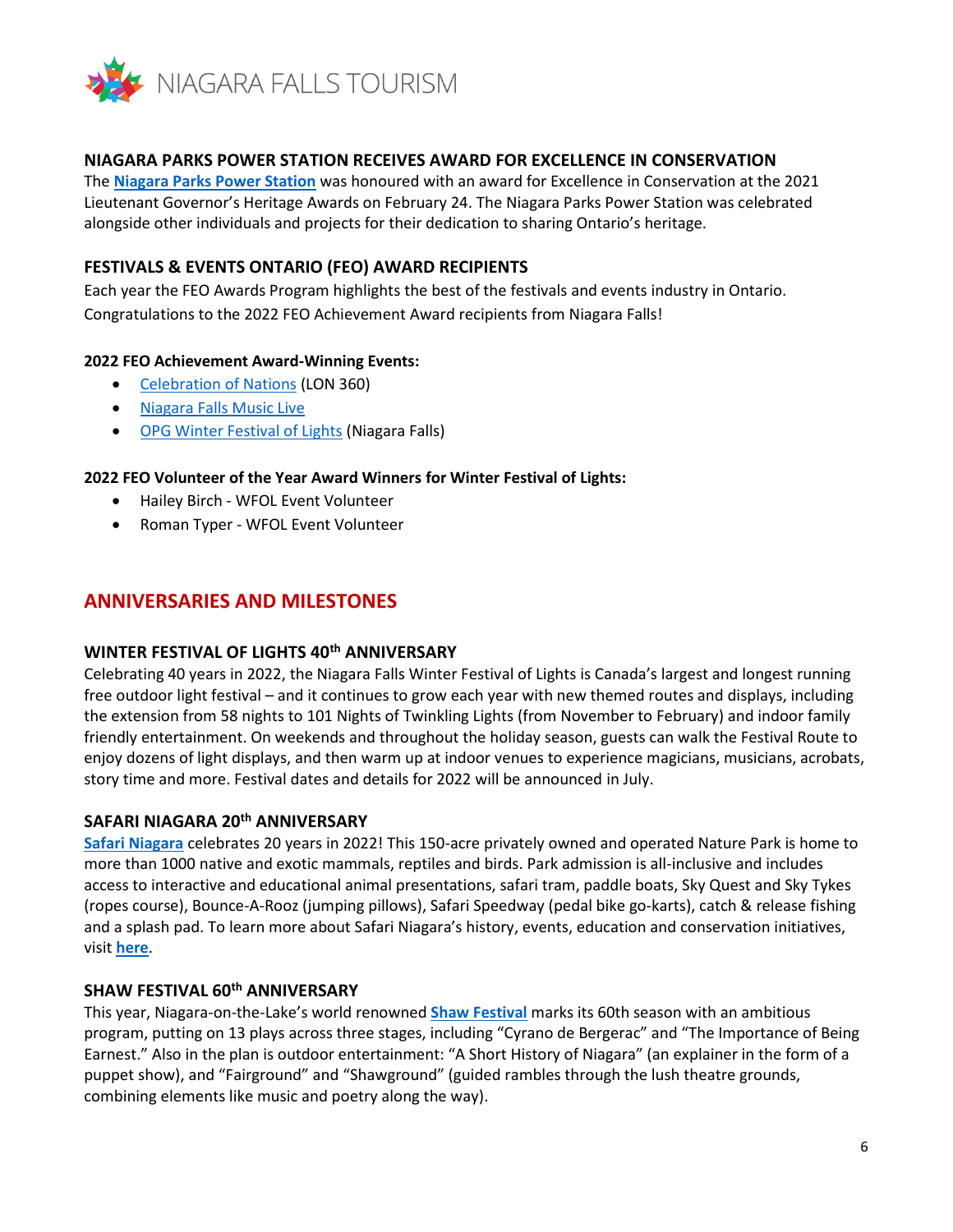

## **FLYING SAUCER RESTAURANT CELEBRATES 50th ANNIVERSARY**

For 50 years this unique local flying saucer-shaped diner has been serving out-of-this-world food at down-toearth prices and making visits to Niagara Falls even more memorable. A renowned breakfast spot, their specialty subs can't be beat, and the burgers and dogs are the meanest. More information **[here.](https://www.niagarafallstourism.com/eat/breakfast-coffee-shops/flying-saucer-restaurant/)** 

# **NICK WALLENDA 10th ANNIVERSARY OF HISTORIC TIGHTROPE CROSSING**

## **– NEW LIMITED-TIME EXHIBIT BEGINS JUNE 15th**

Niagara Parks, in partnership with the City of Niagara Falls, will host a special event recognizing the 10th anniversary of aerialist Nik Wallenda's successful crossing of Niagara Falls by tightrope in 2012. Nik Wallenda himself will be in attendance for a special ceremony which will include remarks from Wallenda and dignitaries, along with the official unveiling of a new limited-time exhibit created by Ripley Entertainment, installed at the brink of the Horseshoe Falls. Media availability will immediately follow the ceremony. Link to press release **[here](https://docs.google.com/document/d/1qNeuFwsUhtkZhB7yEa5alDE5wsasJPd7/edit?usp=sharing&ouid=105780004413794945731&rtpof=true&sd=true)**.

# **TIDE & VINE RESTAURANT CELEBRATES 10th ANNIVERSARY**

Niagara's premier seafood specialists, **[Tide & Vine's](https://www.niagarafallstourism.com/eat/casual-dining/tide-vine/)** award-winning restaurant boasts some of Canada's top competitive oyster shuckers. Tide & Vine seafood supply delivers the freshest sustainable sea fare to southern Ontario's restaurants. Enjoy dining in the restaurant or on their patio, an event in the private dining room, Tide & Vine Special Events around the Niagara Region or have the crew bring an authentic experience to your door. And stay tuned for more information about 10<sup>th</sup> Anniversary events and specials, visit [here](https://www.niagarafallstourism.com/eat/casual-dining/tide-vine/).

# **SUMMER'S MUST-DO ACTIVITIES**

#### **WORLD-CLASS GOLF**

Niagara Falls is a world-class [golf destination](https://www.niagarafallstourism.com/play/golf/) with 8 top golf courses designed by famed architects including [Legends on the Niagara](https://www.niagarafallstourism.com/play/golf/legends-on-the-niagara-golf-complex/), Canada's premier public golf course, and the [Whirlpool Golf Course](https://www.niagarafallstourism.com/play/golf/whirlpool-golf-course/), one of Canada's most highly rated and renowned public golf courses located in a spectacular setting against the backdrop of the Niagara River Whirlpool and Gorge.

# **LIVE ENTERTAINMENT AT FALLSVIEW – SHOW LISTINGS**

Niagara Falls is Canada's entertainment capital with unique and memorable attractions, headline entertainment, outdoor concerts, live shows and the largest Casino in Canada. Live venues include the Fallsview Casino Resort, home to two state-of-the-art entertainment venues in Ontario (1,500 seat Avalon Theatre and 5,000 seat Entertainment Centre) with over 320 shows per year. The Fallsview Casino's Entertainment Centre and Avalon Theatre offer new world-class theatre complete with 5,000 seats, state of the art technology, outstanding acoustics, and spectacular entertainment.

Visit **[here](https://fallsviewcasinoresort.com/poi/venues/entertainment-centre.html)** for a current list of live Fallsview Casino events and shows.

#### **CYCLING**

Niagara Falls is one of Ontario's premier cycling destinations with over 300km of exceptional cycling routes and trails for beginners and pros alike. Whether you rent a bike or bring your own, there are great trails, bike friendly restaurants and self-guided tours to suit every level of cyclist in Niagara Falls Canada. Begin a cycling tour in the Falls and travel along the **Niagara River Recreation Trail**, which offers over 56 kilometers of breathtaking views, including the Niagara Glen and Whirlpool, finishing in historic Niagara-on-the-Lake. Cycle through the **[Greater](https://www.niagarafallstourism.com/cycling/#greater-niagara-circle-route)  [Niagara Circle Route,](https://www.niagarafallstourism.com/cycling/#greater-niagara-circle-route)** a 140 km picturesque route along the Niagara Parkway beside Niagara Falls leading you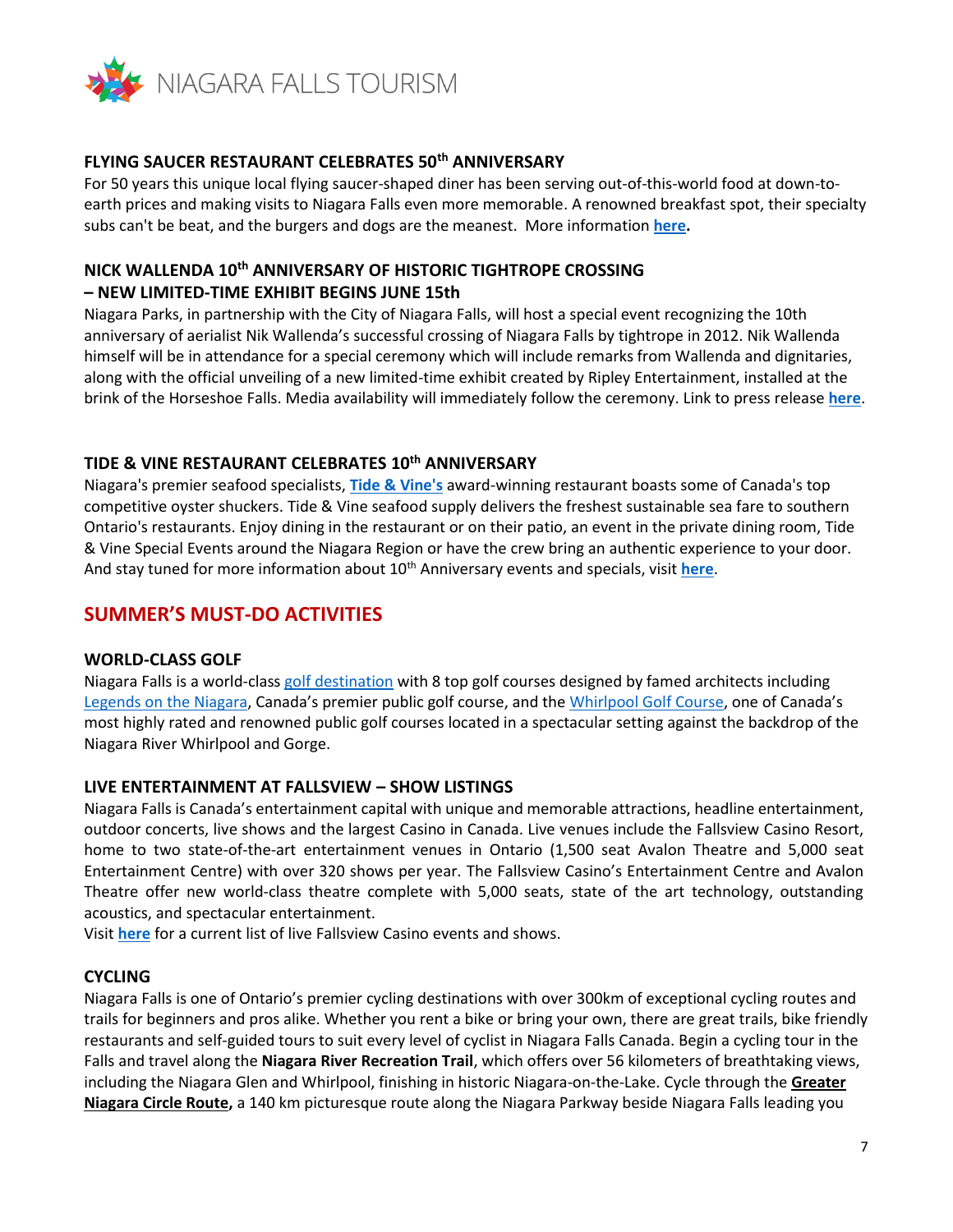

through the lush greenery of the Niagara Escarpment. **[Niagara River Bike Tours](https://www.niagarafallstourism.com/play/sightseeing-tours/niagara-river-bike-tours/)** offer two- and half-hour cycling tours showcase the hidden gems along the Niagara River.

## **EBIKING**

Find out why ebiking in Niagara Falls is so popular! eBikes allow you to experience all the joys of cycling with the assist of a battery powered motor that helps you gain some speed and tackle hills fearlessly while exploring the Niagara Region. You choose when you want to pedal exclusively or give your pedaling a little boost using the motor. Find more information about premium ebike rentals **[here](https://www.niagarafallstourism.com/cycling/)**.

Click **[here](https://www.niagarafallstourism.com/cycling/)** for more information including Transit for You and Your Bike, Bike Friendly Accommodations and Bike Rentals including premium ebike Rentals.

#### **WHIRLPOOL JET BOAT TOURS**

The jet boat tour is a once in a lifetime opportunity to comfortably experience what is commonly referred to as the "Mount Everest" of white water. As you speed along the Lower Niagara River at 80 km/h you'll be astounded as the 31,000 lbs. of thrust from the jet boat vanquishes the mighty Class 5 whitewater of the Devil's Hole Rapids and the swirling waters of the Whirlpool. Choose between a "Wet Jet" or "Jet Dome" experience. WJBT's one of a kind white water tour will hydrate your senses as you take on Class 5 white water that's guaranteed to leave you absolutely soaking wet and amazingly refreshed. If getting wet is not for you, the Jet Dome tour follows the exact route as the Wet Jet but shelters you from the water. More information **[here](https://www.niagarafallstourism.com/play/outdoor-recreation/whirlpool-jet-boats/)**.

#### **NIAGARA FALLS FIREWORKS SERIES (beginning May 20, 2022)**

The popular Niagara Falls fireworks series returns in 2022 to delight visitors. Shows run for 5 minutes at 10:00 pm nightly. The majestic Niagara Falls are also illuminated every night of the year, making the destination among the world's best places to see fireworks displays. More information **[here](https://www.niagarafallstourism.com/fireworks/)**.

#### **FALLS FIREWORKS CRUISE RETURNS**

The popular nightly Falls Fireworks Cruise returns in 2022. Weekend Falls Fireworks Cruises will run June 18th to 20th and June 25th to 27th. The cruise will run daily from June 30th until Labour Day. The Falls Fireworks Cruise departs the Niagara City Cruises dock at 9:30 p.m. for the 40-minute tour. Tickets cost \$43.25 for adults and \$28.25 for children, plus applicable taxes.

More information **[here](https://www.cityexperiences.com/niagara-ca/city-cruises/niagara/)**

#### **Media inquiries:**

Irene Knight, Public Relations Manager Niagara Falls Tourism [iknight@niagarafallstourism.com](mailto:iknight@niagarafallstourism.com) C: 905-651-5790

#### **Niagara Falls Resources**

- Hotel Packages:<https://book.niagarafallstourism.com/>
- Attraction Packages: [Niagarafallstourism.com/attraction-packages/](https://www.niagarafallstourism.com/attraction-packages)
- Niagara Falls Itinerary Ideas: [Niagarafallstourism.com/blog/itinerary/](https://www.niagarafallstourism.com/blog/itinerary)
- Getting here: Toronto to Niagara Falls [GO Train Service](https://www.gotransit.com/en/travelling-with-us/promotions-and-events/niagara)

| Website:   | www.niagarafallstourism.com |
|------------|-----------------------------|
| Instagram: | @NiagaraFallsTourismCanada  |